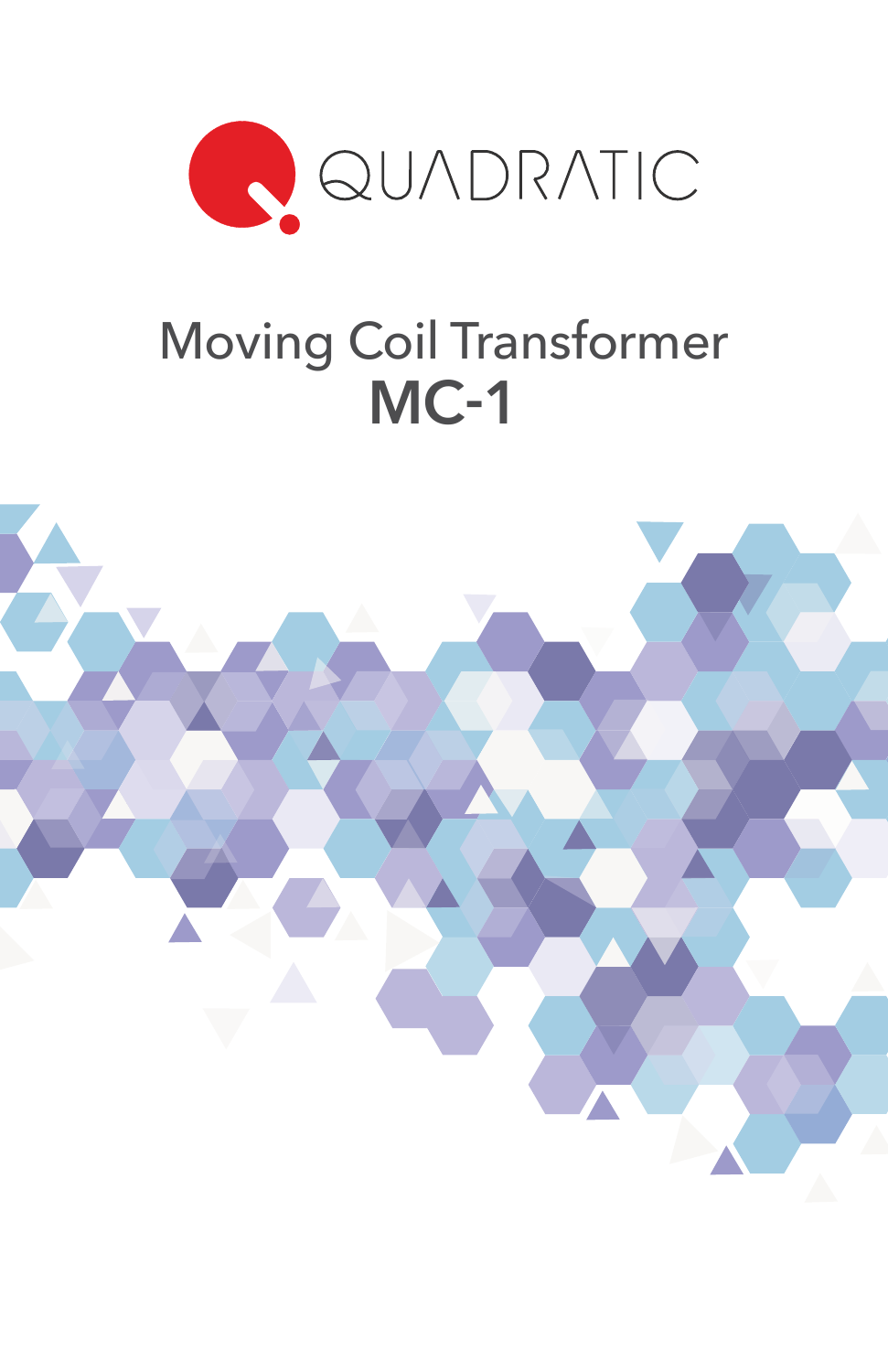## Quadratic Audio MC-1

#### **The Quadratic Audio MC-1 is the product of the evolution of transformer based "Head-Units" for phono stages.**  It takes the low level signal from Moving Coil cartridges and passively increases the level to be compatible with standard phonograph pre-amplifiers.

#### **Cartridges**

The main two phonograph cartridge technologies that have withstood the test of time are Moving Magnet (MM) and Moving Coil (MC). MM cartridges are less expensive to manufacture than MC. The moving components have more mass than MC cartridges which limits their ability to accurately reproduce the sound imprinted in the groove which comprises the photograph recording. MM cartridges have high impedance and inductance. Cable length becomes a significant problem because of cable capacitance increases linearly with length. This capacitance causes high frequency response problems, both with amplitude and phase shift. Amplitude loss at high frequency is readily heard. Phase shift is very important for sound image "smear" which determines how well defined spatially the reproduced sound is reproduced.

Both cartridges put out a similar amount of electrical energy. Electrical energy is the product of voltage times current. Phonograph pre-amplifiers only amplify voltage making it feasible to directly connect a MM cartridge to their input. The voltage level of a MC cartridge is too low to go directly into a pre-amplifier. Attempts have been made to give them a higher voltage output, but those designs were few and have been abandoned because they could not deliver the performance demanded for critical listening.

## MC Transformers

The engineering problem is: How can the very low voltage at a very low impedance MC cartridge be made compatible with a pre-amplifier?

The solution is the transformer. This is an electrical device that "transforms" one voltage to another in proportion to the turns ratio of the "primary" input side to the "secondary" output side. Not having active electronics to introduce electrical noise, it brings the signal amplitude up to a useful level without introducing objectionable noise.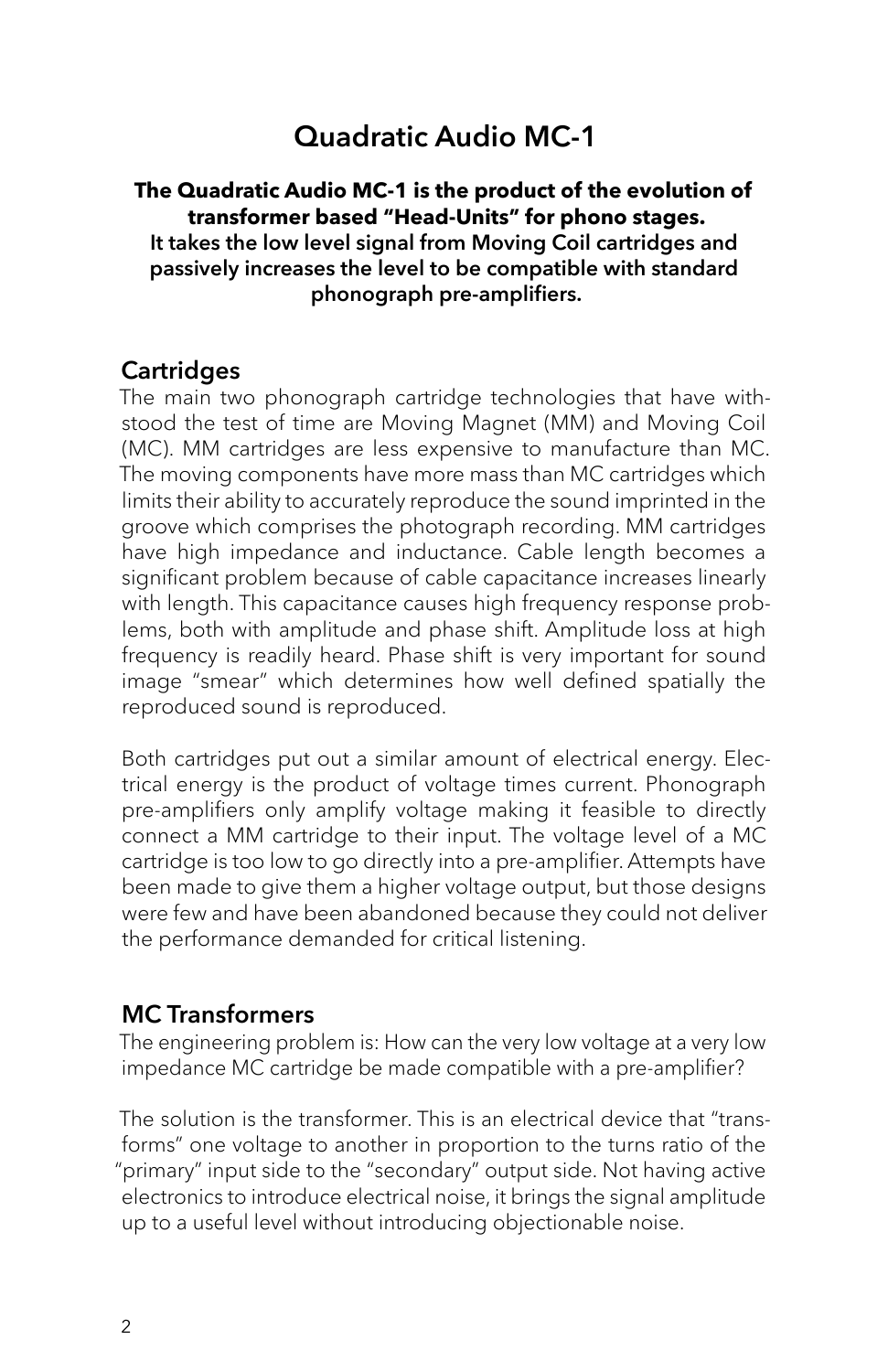The combination of a high quality audio transformer matched to the cartridge - when done properly - makes cable length on the primary side less critical, frequency response can be optimized, and the signal level delivered to the input of the pre-amplifier is optimal for best signal-to-noise ratio.

Just like the MC cartridge, the transformer must be carefully designed and manufactured. If the two do not mate well, the results will be inadequate.

## MC-1 Initial Setup

Transformers "transform" the impedance presented on one side to the other as the square of the turns ratio. This works in both directions. The load impedance on the secondary is transformed and reflected back to the primary, just as the primary impedance is increased by the square of the turns ratio and presented to what it feeds. Each MC cartridge works best in its own limited range of loading impedances. The input impedance of a RIAA pre-amplifier has been standardized at 47,000 Ohms (47K). If the turns ratio of the transformer is 1:10 and it is an ideal transformer, the impedance that the cartridge will see is 47,000/100=470 Ohms. (This ratio was used for this example for the ease of mental calculation only. Most MC transformers make available a higher turns ratio.)

Your MC-1 is a fully passive transformer matching system. It comes pre-set for high impedance ratio which works well for most modern MC cartridges. That said, there are internal jumpers that can be re-positioned to change the impedance ratio and grounding.

The MC-1 does not require external power to operate. It is safe to open if desired.

To change gain settings remove cover (4 screws) and set gain with jumpers according to diagram. It is important to disconnect power to associated components while this is being done to avoid damage to your equipment.

The low turns setting impedance ratio, when feeding a 47K RIAA phono preamp, is 326:47,000. For this setting, jumpers 1L and 2L / 1R and 2R are engaged and jumper 3L / 3R are removed. (Do not put the jumpers in a drawer where they can get lost. Just lift them and rotate 90 degrees, re-setting them on one of the terminals where they cannot get lost.)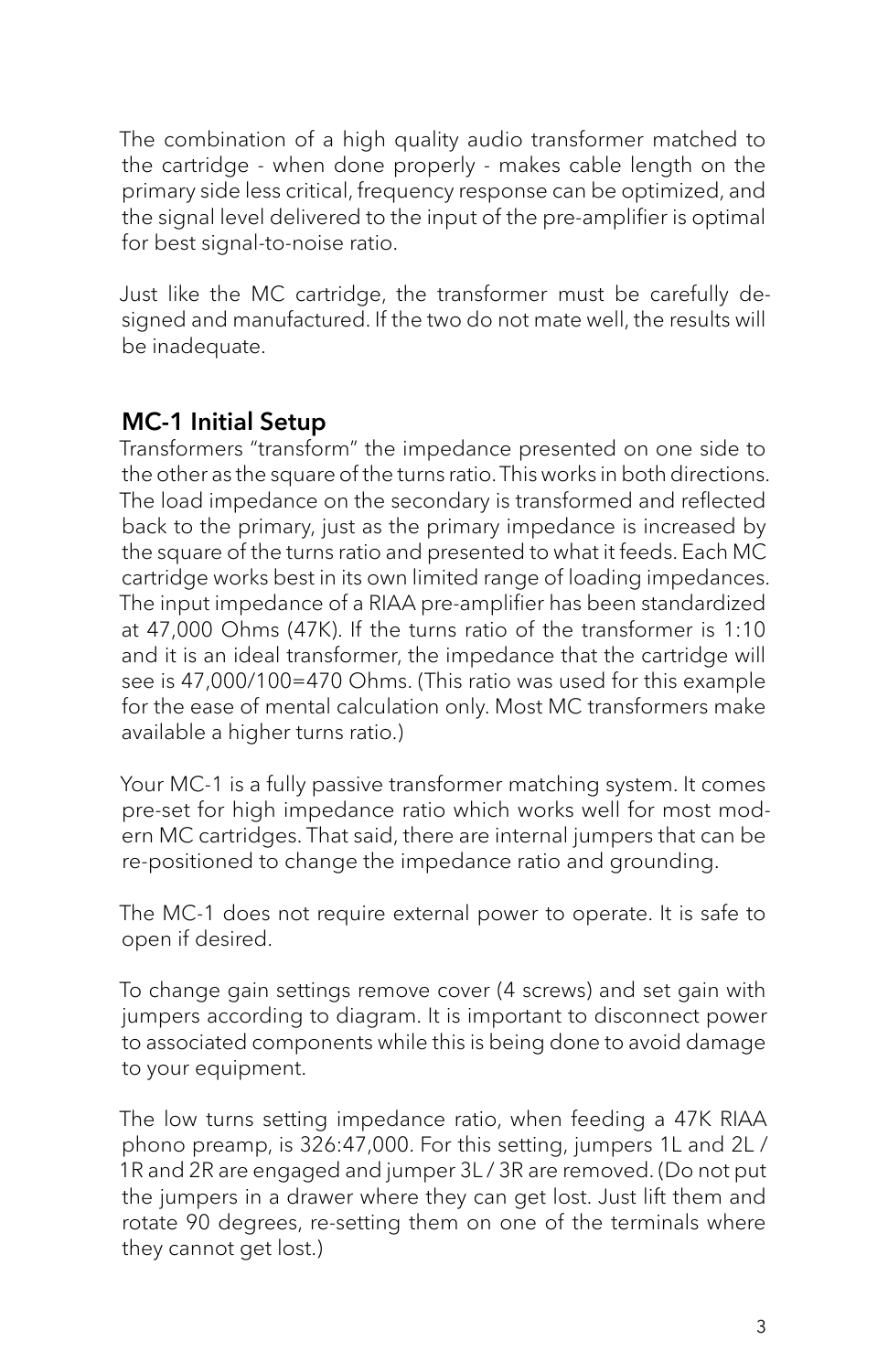

Jumper Locations

High gain is established by engaging jumpers 3L / 3R and removing jumpers 1L and 2L / 1R and 2R. Instructions are also printed on the circuit board.

The MC-1 is designed to attain maximum separation between channels and the lowest noise pickup possible.

Note: The MC-1 leaves the factory at the high gain setting (28dB)

Your turntable phono cables should be connected to the inputs Left and Right and the turntable ground wire is attached to the Ground Post. It is important that the cables attached to the output (to your phono amplifier or integrated amplifier with a phono stage) are well shielded.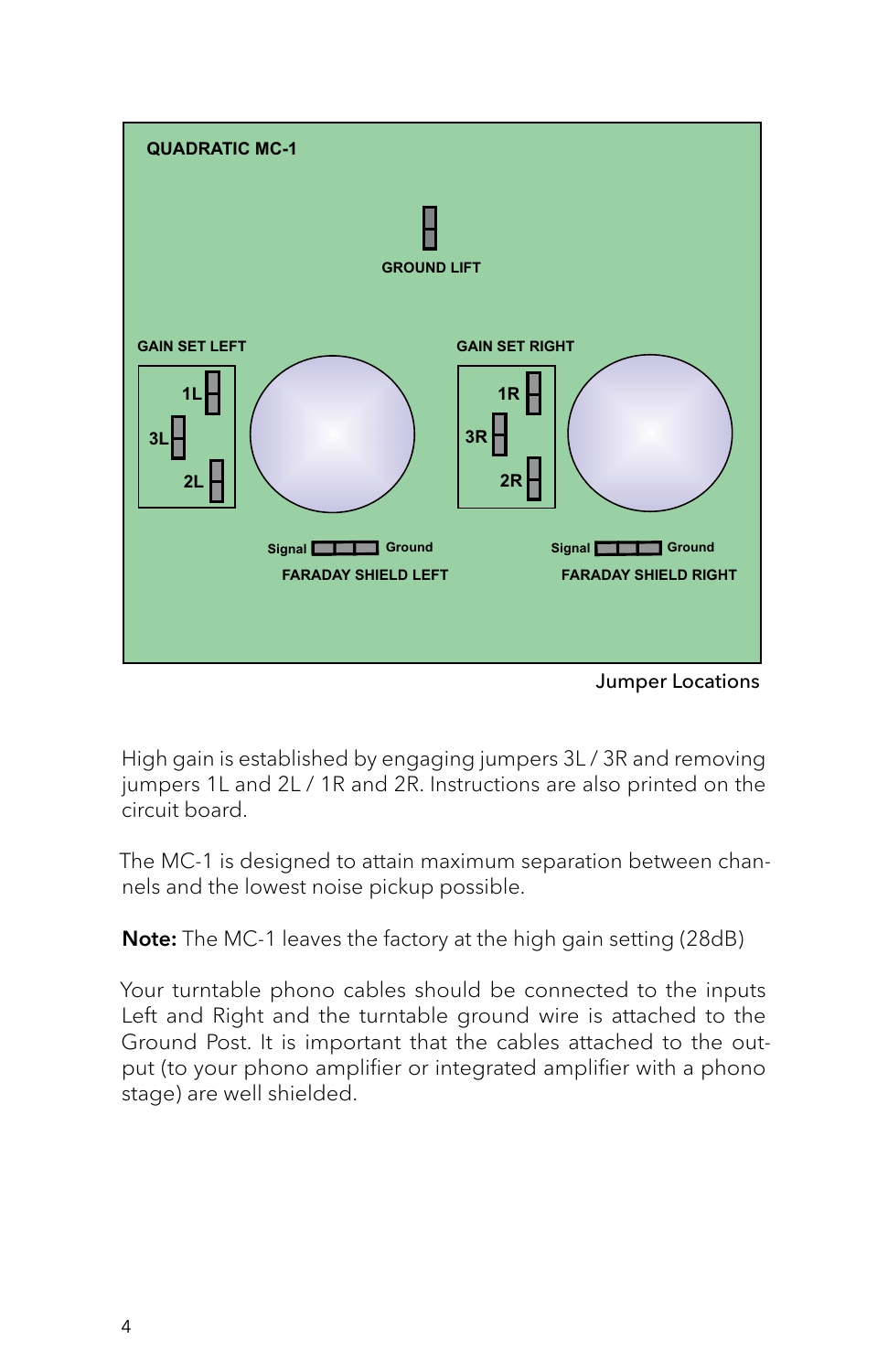## MC-1 Gain Evaluation

We suggest that you pick a variety of recordings that you know well to audition your MC-1 and the turns ratio setting you select. It also is useful to listen to recordings that have passages that are difficult to reproduce well. Select the gain setting that gives you the best results.

If you have any questions about which setting works best with your cartridge, please consult with your dealer. He/she will be able to guide you or to ask us at Quadratic Audio and pass that information along to you.

## Hum and Noise Rejection

MC cartridges put out very low voltages. The MC-1 step-up transformers are specifically designed to operate optimally in that environment. Stray magnetic fields can cause problems, as most experienced audiophiles working with phono cartridges know. The MC-1 transformers are encased in mu-metal cans which block out a lot of stray magnetic interference (greater than -30dB isolation). Additionally, they are manufactured using a hum-bucking technique which greatly increases the ability of the transformers to reject induced magnetic field pickup typically coming from nearby power transformers and motors.

The ability of the transformer to reject hum induced into the transformer itself is only part of the hum rejection equation because hum can be induced in the cables and wiring of the overall system leading up to the transformer primary. Hum bucking transformers inherently have superior common mode rejection ratios (CMRR) which helps mitigate this problem.

The MC-1 transformers include internal "floating" (not internally connected to either the primary or secondary) Faraday shielding which ultra-isolates the primary side of the transformer from the secondary. Jumpers are available on the circuit board that allow you to bond the Faraday shields to the system or even float them completely. Detailed instructions are printed on the circuit board. The MC-1 is delivered in the configuration that typically gives best results.

Finally, there is a Ground Lift option. Engage or disengage if needed for best hum rejection.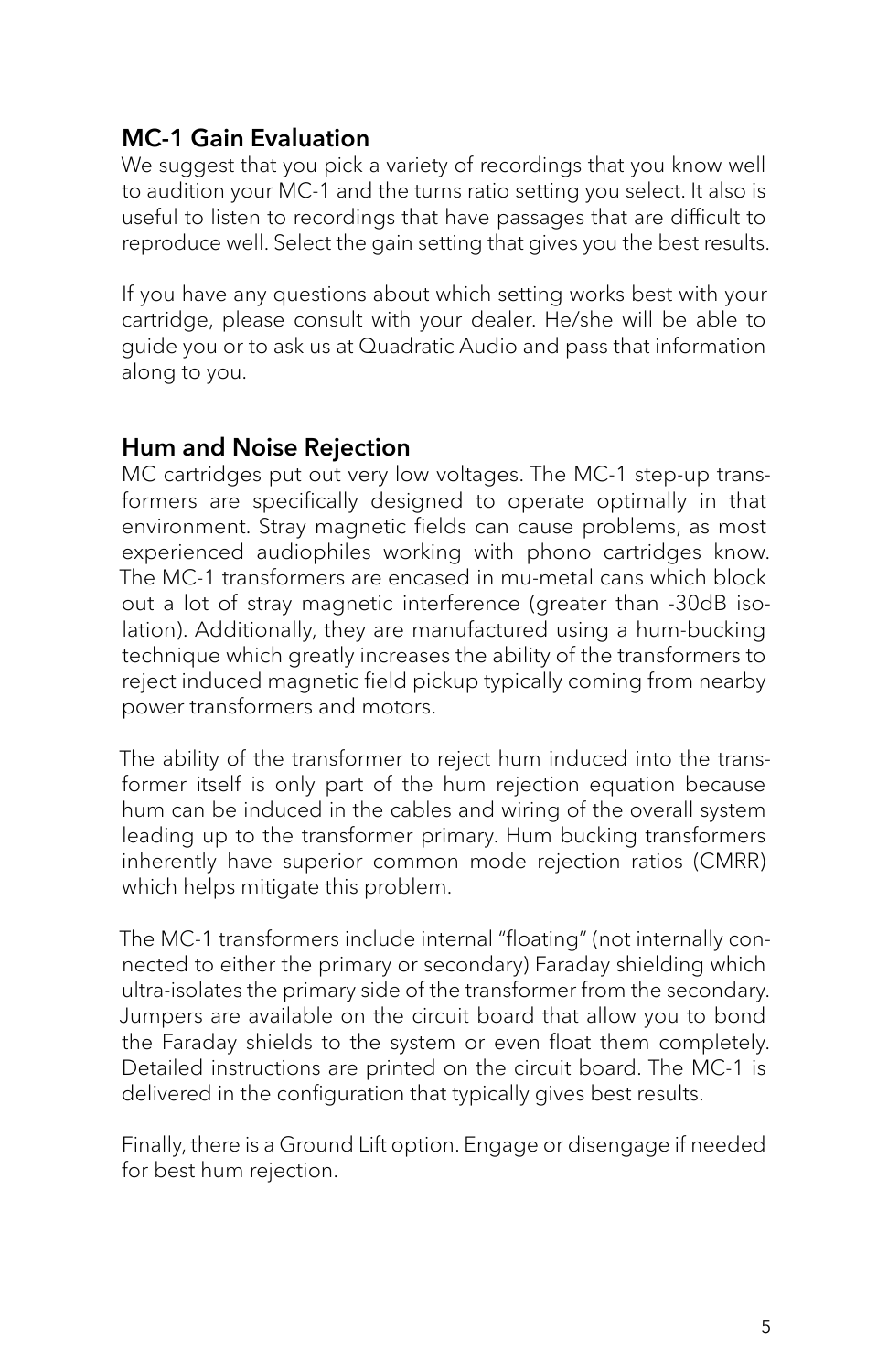## External Adjustments

Some systems have the ability to add capacitance across the input jack of the pre-amplifier. If you feel that your cartridge is too bright, you may want to experiment with this. However, keep in mind that the MC-1 has extended bandwidth and you may not be used to hearing this. Remember comparable live performances of similar music that you heard in the past. The objective is to give you the best and most real listening experience.

## Final Thoughts

The MC-1 comes factory set for best overall performance for most modern cartridges. We encourage you to modify internal settings only if needed, doing it simultaneously on both the right and left channels. Remember: Your dealer is there to help you when needed.

Two generations of experience in designing and manufacturing professional and audiophile grade transformers have gone into the production of the MC-1 transformers. Decades of experience engineering audiophile equipment have been applied marrying these disciplines into the MC-1.

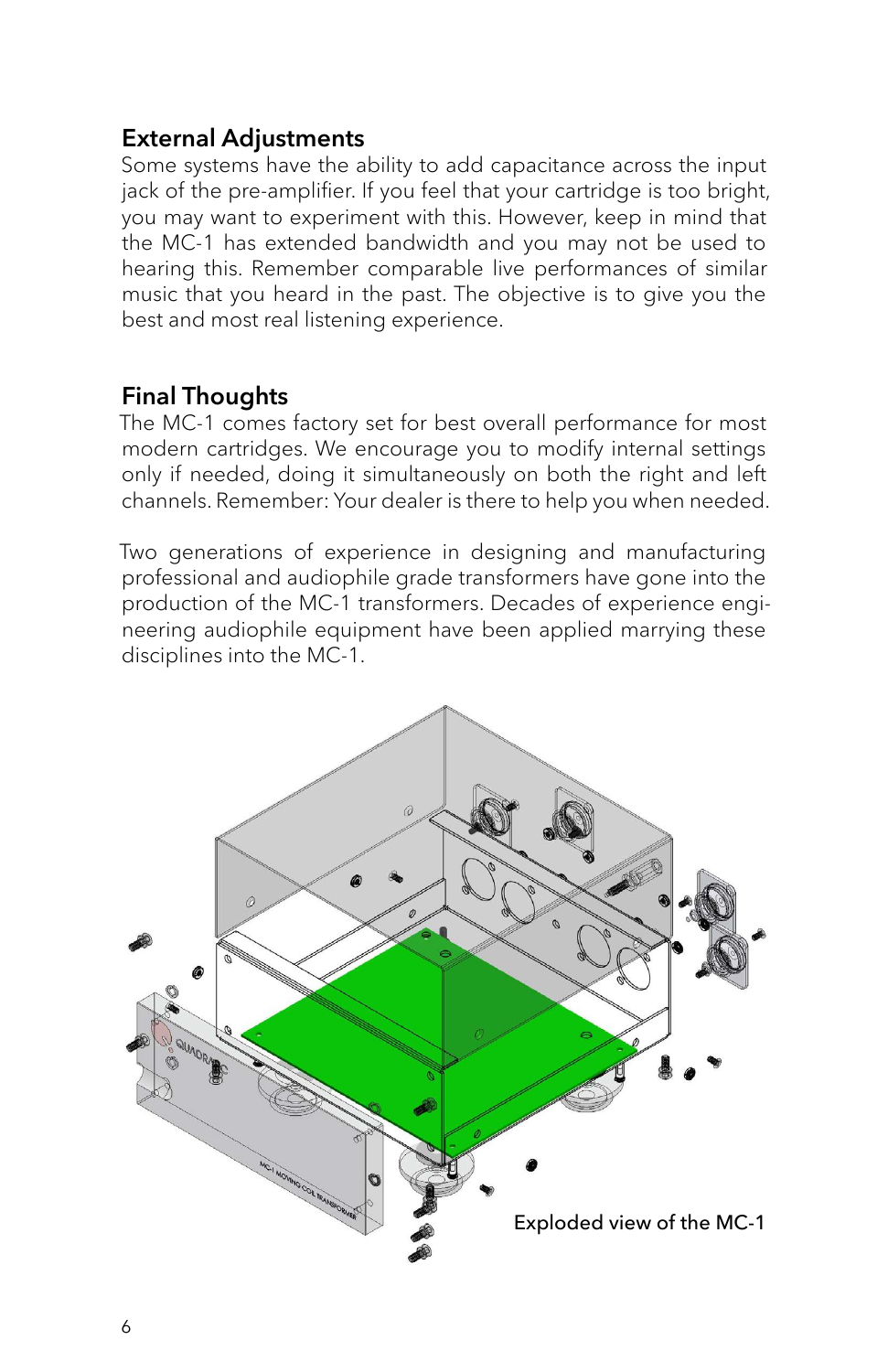## **Warranty**

The unit is covered by a limited warranty for a period of three years if purchased from an authorized dealer in the United States. Subjecting this product to voltages above that which can be generated by a phonograph cartridge or a properly working RIAA phonograph pre-amplifier input shall void this warranty

Non-United States warranties will be provided by the distributor in the country of sale and may vary as the distributor determines in accordance with local applicable laws.

Units that have been modified or altered in any way will not be covered by this warranty. Removal or defacing the serial number voids all warranties.

## Specifications

Gain Setting High: +28 dB Gain Setting Low: +22 dB Frequency Response: 10Hz – 100Khz Recommended Load: 47k Dimensions: W 6.5" (165mm) D 8.0"(203mm) H3.0"(76mm) Weight: 4.2 lbs. (1.9 kg.)